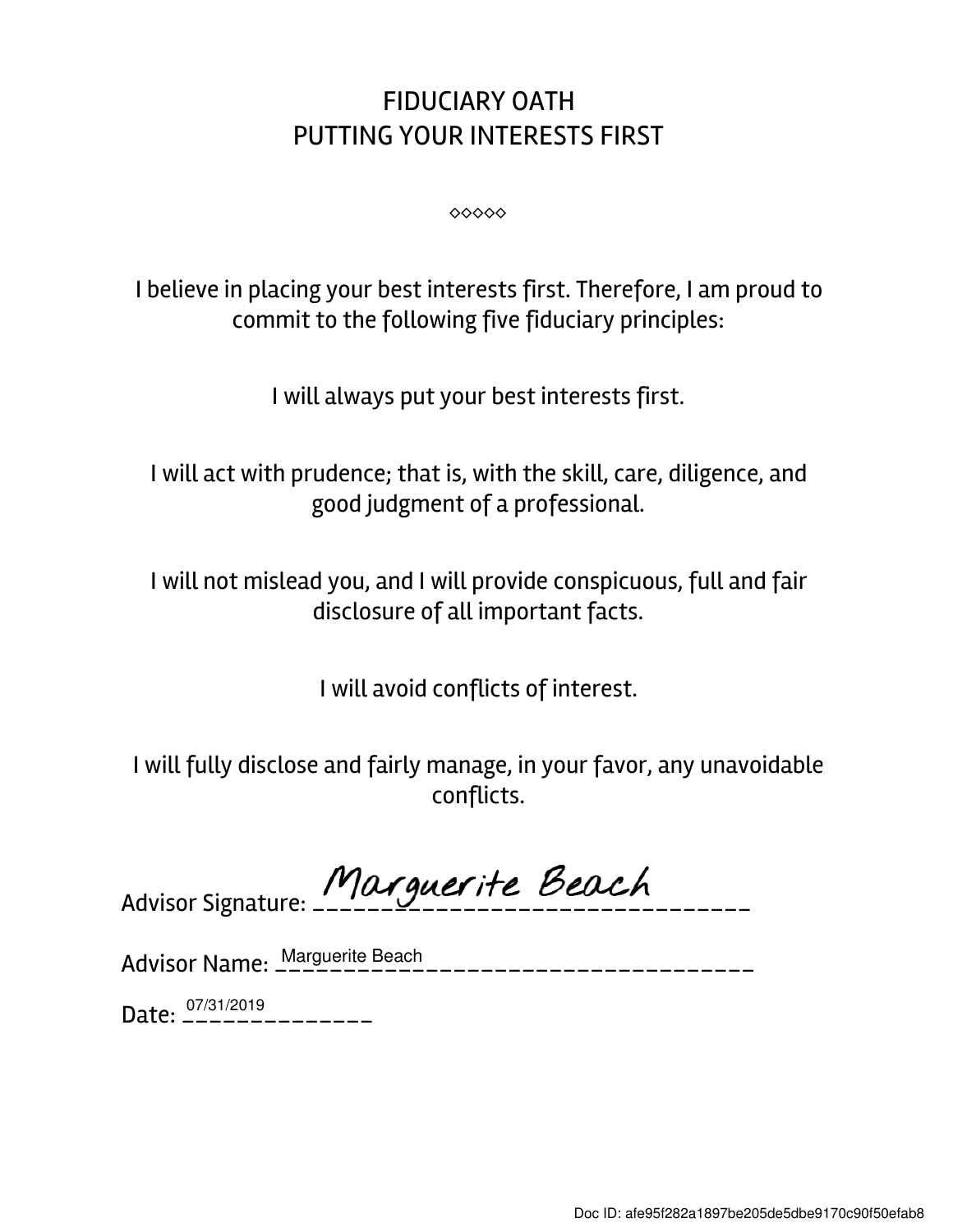## FEE-ONLY AGREEMENT

The definition of "fee-only" under NAPFA and the CFP Board is straightforward - if you can earn a commission by selling something in the financial services industry, you must disclose the commission and therefore cannot be fee-only. Any act of holding out as a fee-only advisor while ANY commissions are coming in constitutes a violation.

Notably, the CFP Board expands this definition to include even the ability to earn a commission, including through a related party. So having a "separate" insurance agency relationship to which clients could be cross-referred, or a relationship with a broker-dealer, violates the fee-only requirement. Holding an insurance license is permitted as a fee-only advisor - as some states actually require an insurance license even just to give insurance advice - but being appointed with an insurance company to sell their products would violate the fee-only requirements. XYPN adopts the CFP definition of "fee-only."

Short term side hustle of real estate / insurance sales may seem attractive, but as Michael Kitces always reminds us: "never make long-term decisions based on short-term cash flow needs". If you need to work on a commissioned basis before making the transition to fee-only advising and XYPN that is your choice, but to be a member of XYPN and a fee-only advisor, the commissions have to end. Even just selling the rare one policy every few years is still a violation of being fee-only.

We at XYPN allow members to transition to fee-only, recognizing that some people may have had insurance or other commission-based relationships in the past, and that it takes time to transition. We allow for a 12 month transition.

## As such, upon joining XYPN, Members:

- 1) Must not sell any new products immediately as of joining (member requirement)
- 2) Must eliminate all trails within 12 months (member requirement)
- 3) Must not hold out as fee-only at ANY POINT (including during the 12 month period) while still receiving trails
- 4) Cannot be listed on the XYPN website as an XYPN advisor while still receiving ANY trails

If you decide to sell real estate or insurance during your tenure with XYPN, you will need to leave XYPN, NAPFA and notify the CFP Board. If you're under a 12 month contract with us, you agree to buyout the remaining portion of the contract per the terms listed therein.

Advisor Signature: \_\_\_\_\_\_\_\_\_\_\_\_\_\_\_\_\_\_\_\_\_\_\_\_\_\_\_ Date: \_\_\_\_\_\_\_\_\_\_\_\_\_\_\_\_\_\_\_\_\_\_\_\_\_ 07/31/2019